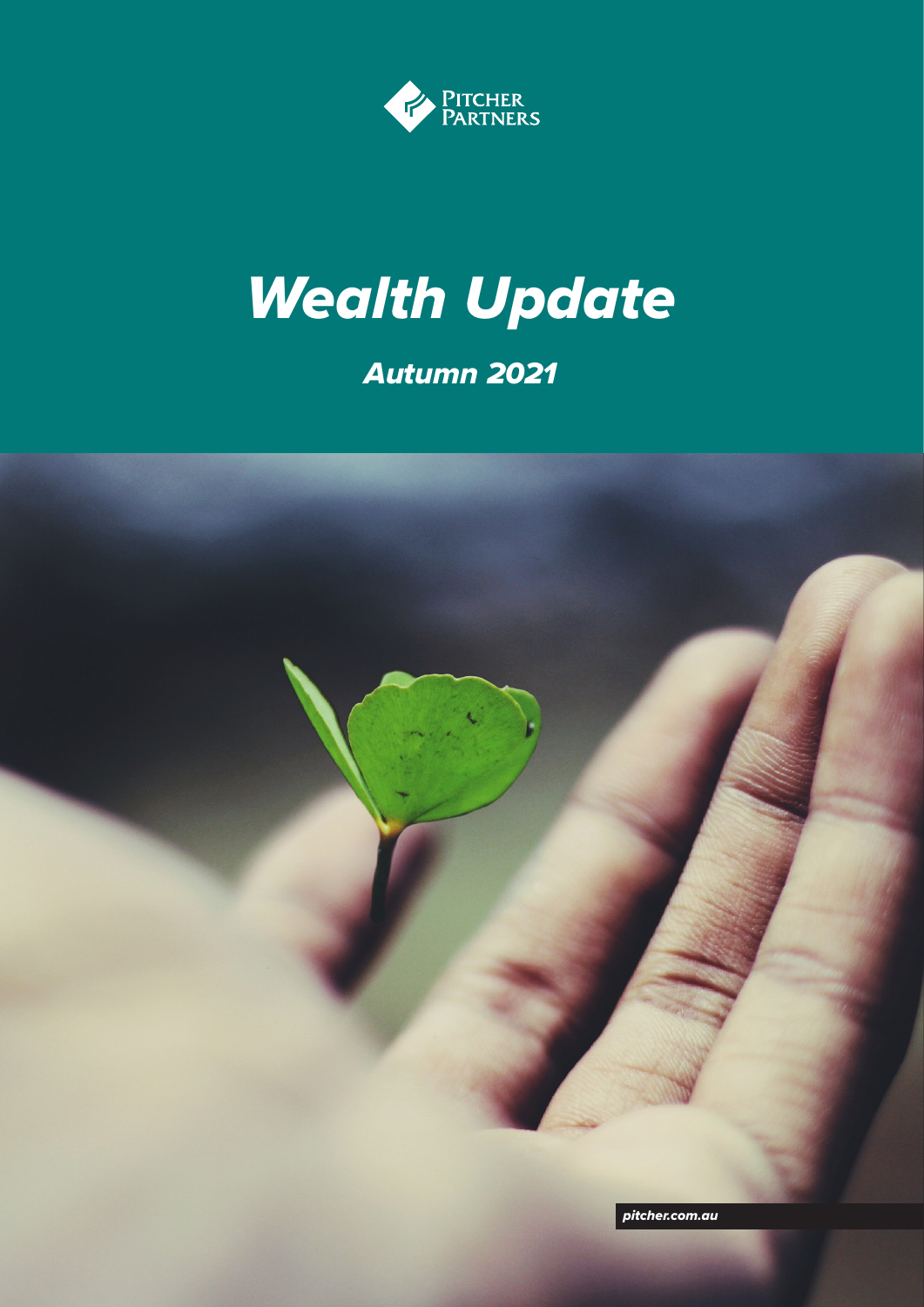# *Autumn 2021*

Welcome to our latest Wealth Management Update.

This edition covers the following topics:

- Funding retirement: small business owners
- Reporting season update
- Year-end super contributions and concessions

# *Funding retirement: small business owners*

For many business owners, their business represents a large part of their individual wealth and is integral to funding a comfortable life in retirement. In this article we look at the options available to business owners who are seeking to bolster their retirement savings when exiting their business. Specifically, we'll be exploring the Capital Gains Tax (CGT) concessions and superannuation caps available to small business owners.

When Federal Treasurer Peter Costello announced the introduction of the small business concessions in 1999, he stated the objective was to provide "small business people with access to funds for retirement". As business owners often reinvest cashflow into their business, they do not necessarily have the same ability to access the concessionary superannuation environment as PAYG employees. We provide an overview of the concessions for general understanding; however, this article is not exhaustive in exploring all aspects of the applicable legislation. Advice should be sought from a tax adviser to understand how the concessions apply to your situation.

#### Who is a small business owner?

To qualify for the small business CGT concessions the "basic conditions" must be met. Firstly, one of the following conditions will need to be satisfied:

**• The total net value of CGT assets owned must not exceed \$6m.**

Assets held within entities connected to the individual, or controlled by them, will typically need to be included under this cap. However, it does not include personal use assets, such as the family home or car.

**• The individual is carrying on a business which has aggregated turnover of less than \$2m.**

There are three different methods which can be used to calculate aggregated turnover.

If the individual doesn't carry on business, or is a partner in a partnership, there are variations of the above criteria that can apply.

It is also important to consider which entity is disposing of the asset as the tax implications vary significantly. As an example, an individual selling shares in their company will be treated differently to the company itself selling business assets.

#### The "active asset test"

The second step is that the asset being sold must satisfy the "active asset test". This test will be met if the asset is either:

- Used in the course of carrying on a business. i.e. a shop-front or business premise; or
- An intangible asset inherently connected with a business; i.e. goodwill.

The asset will need to have met one of these two conditions for at least:

- Half the time owned, if owned for less than 15 years; or
- 7.5 years if owned for more than 15 years.

Examples of assets that are unlikely to meet the active asset test are inventory, non-CGT assets, machinery or assets that depreciate. There are also additional conditions that apply if the asset is a share or trust interest.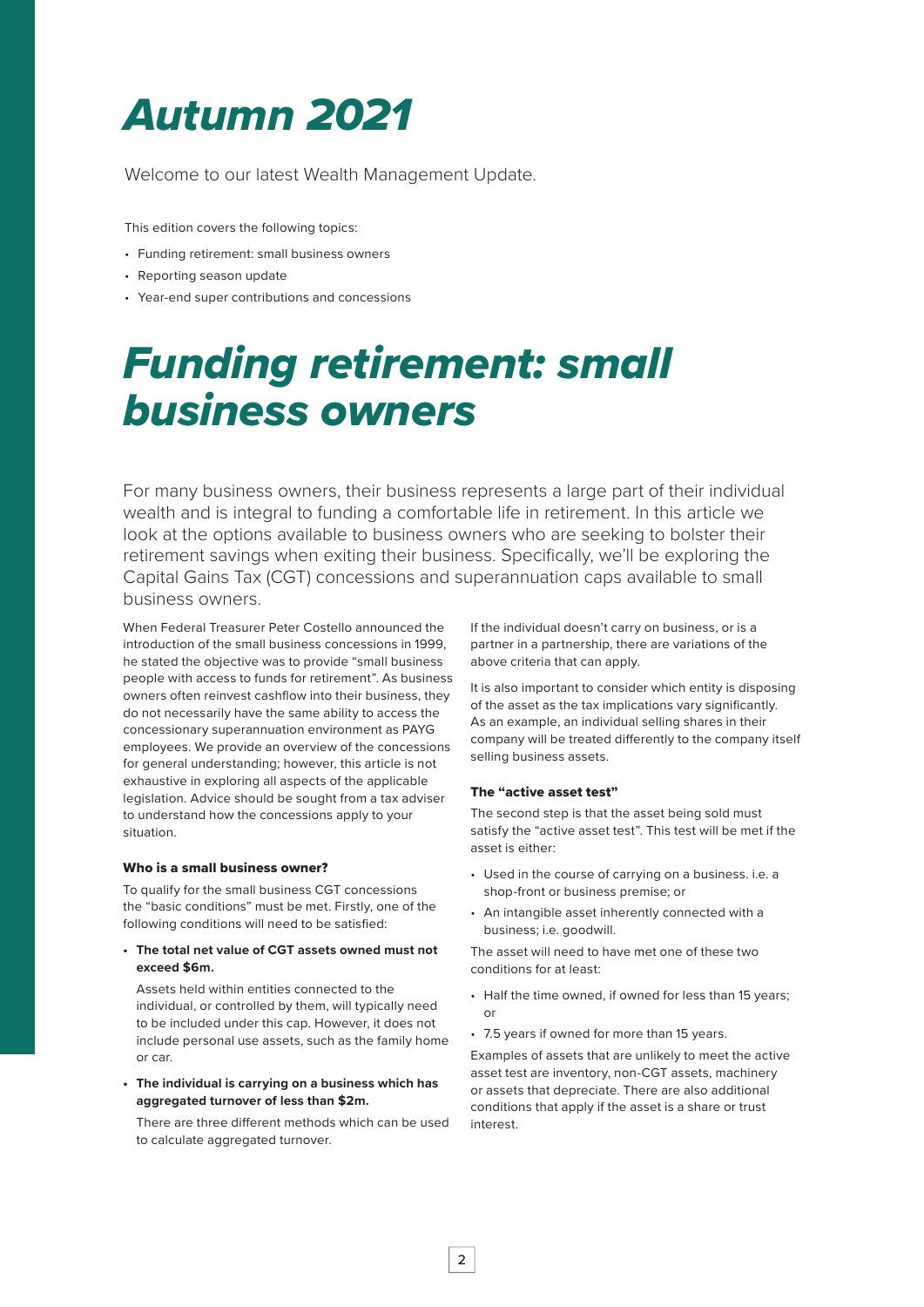#### Reducing the taxable gain

Having met the basic conditions, there are four exemptions that a retiring business owner may apply to improve their after-tax financial position, **in addition to the general discount**:

- 1. 15-year exemption
- 2. Active asset reduction
- 3. Retirement exemption
- 4. Small business roll-over

#### *15-year exemption*

The holy grail of CGT concessions is the 15-year exemption. You will have no assessable capital gain (i.e. no tax to pay) where:

- The asset has been **continuously owned for 15 years or more**, and
- The business owners are **aged 55 or over** and the CGT event occurs (i.e. the sale) **in connection with retirement**.

If the 15-year exemption is met, the remaining concessions will not need to be used.

#### *Active asset reduction*

The assessable gain can be reduced by a further 50%, in addition to the general discount. Having already met the basic criteria, **no further eligibility criteria applies**.

#### *Retirement exemption*

Taxpayers have a lifetime limit of \$500k which can be used to disregard all or part of a remaining gain. The retirement exemption and active asset discount can be used in either order, giving flexibility to the amount of the gain that is disregarded. This is relevant and discussed in the interaction with superannuation section set out below.

Despite the name, you don't actually need to retire to apply this concession. The only additional criteria that applies is **where the individual is under age 55, the amount disregarded must be contributed to superannuation**. For those 55 or over, contributing the disregarded amount to super is optional.

#### *Small business roll-over*

The small business roll-over allows you to disregard all of a remaining capital gain for up to two years in order to utilise the proceeds from the gain to reinvest in a replacement asset. The replacement asset must

be an eligible asset, which broadly means an active asset. Where a replacement asset is acquired within the time period the capital gain will be deferred until that replacement asset is disposed of or ceases to be an active asset. Where no replacement asset is acquired the previously disregarded capital gain occurs. This allows you to defer any remaining capital gain (and the associated tax liability) for a further two years. We have not discussed this further within this article as it is less likely to be used by a business owner seeking to fund retirement.

#### *General discount*

The general discount allows you to reduce your assessable capital by 50% and is available where the **asset has been owned for greater than 12-months**.

We note that the discount may be a lower amount depending on the structure of the business. Additionally, where the asset was acquired before 21 September 1999, the indexation method may also be applied.

#### Interaction with superannuation

Where the conditions of either the "15-year exemption" or the "retirement exemption" are met, an individual may be eligible to use their super CGT cap. Where these concessions are used, the taxpayer must notify their super fund provider or trustee in the case of a selfmanaged superannuation fund:

- Where the contribution is made in conjunction with the 'retirement exemption', the maximum that can be contributed is the lesser of:
	- \$500,000; or
	- The remaining gain (after applying the general discount, any capital losses and a chosen amount of the active asset discount).

Recall from above that individuals under age 55 must contribute the amount disregarded to super when using the "retirement exemption",

• Where the "15-year exemption" has been applied, **up to \$1.565m can be contributed to superannuation**. This is a lifetime limit, and is indexed, so it increases every year.

Where contributions are made under the CGT cap:

- The contribution does not count toward the nonconcessional contributions cap, which is currently \$100,000 p.a.
- Contributions tax does not apply.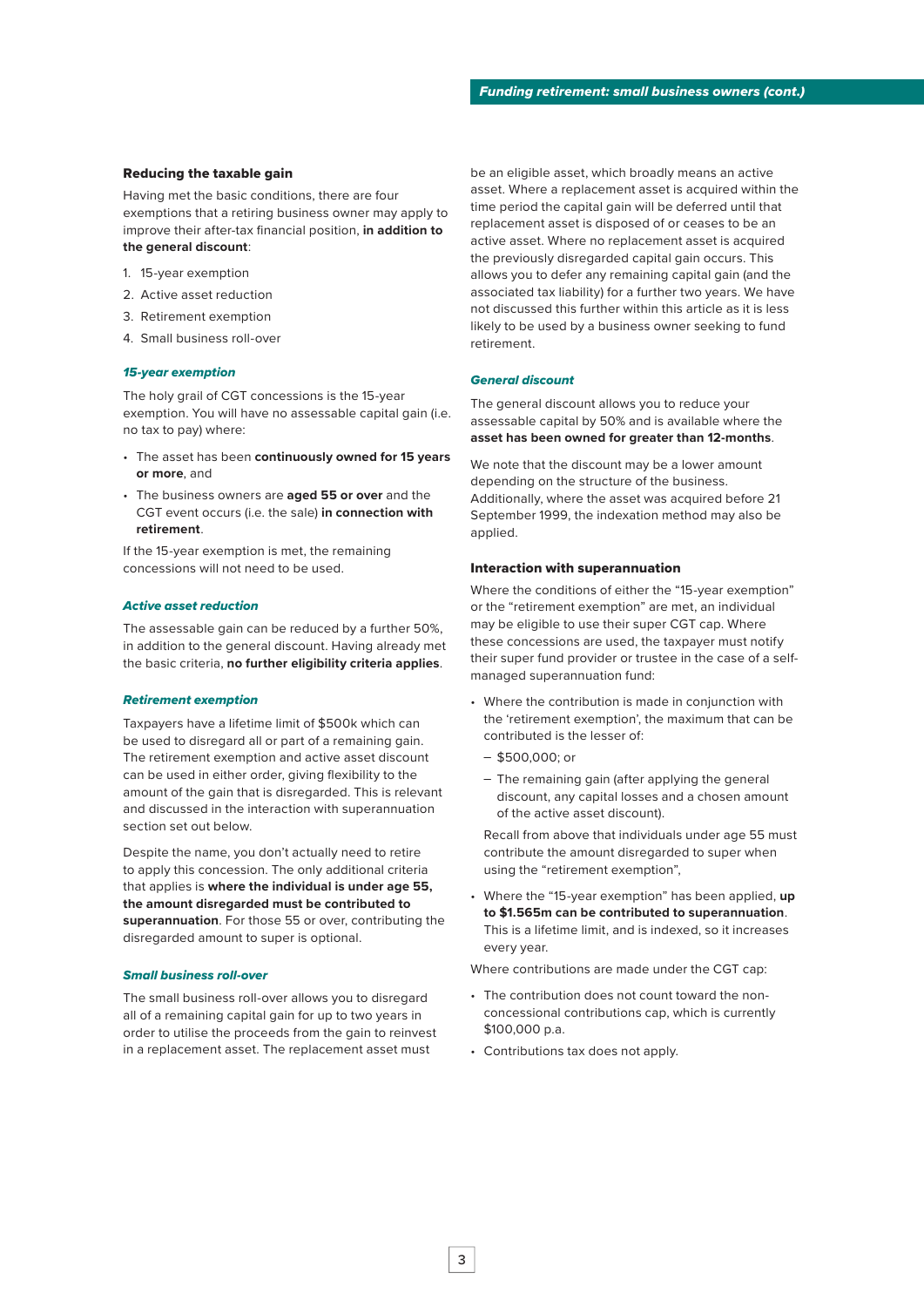#### Case study

To illustrate how the concessions would be applied, we have created a simplistic scenario where the business owner is eligible for all concessions, except for the 15-year exemption.

Andrew is aged 53 and will be retiring permanently. He will be selling the business that he started ten years ago (zero cost base) for \$2.1m. Andrew has never used his superannuation CGT cap and has \$100,000 in crystallised capital losses from a prior financial year.

Andrew meets the basic conditions on the basis that:

- His net assets are less \$6m; and
- He is selling the business goodwill and office premise (i.e. these are active assets).

|                                                  | <b>Concession value</b> | Remaining assessable gain |                                                                                                 |
|--------------------------------------------------|-------------------------|---------------------------|-------------------------------------------------------------------------------------------------|
| Gain made on<br>business sale                    |                         | \$2,100,000               |                                                                                                 |
| 15-year exemption                                | \$0                     | \$2,100,000               | Not eligible as Andrew has<br>not owned his business for<br>15-years                            |
| <b>Offset capital losses</b><br>against the gain | \$100,000               | \$2,000,000               |                                                                                                 |
| <b>General discount</b>                          | \$1,000,000             | \$1,000,000               | 50% discount applied                                                                            |
| <b>Active asset reduction</b>                    | \$500,000               | \$500,000                 | Further 50% reduction<br>applied                                                                |
| <b>Retirement exemption</b>                      | \$500,000               | \$0                       | Remaining gain disregarded<br>and contributed to<br>superannuation as Andrew<br>is under age 55 |

#### Additional comments

- As only \$500,000 of the sale proceeds have been contributed to superannuation, Andrew and his spouse could then consider using the bring-forward provisions to make non-concessional contributions of a further \$600,000 into superannuation (combined).
- Had Andrew met the conditions of the "15-year exemption", up to \$1.565m of the sale proceeds could have been contributed to super, before making the non-concessional contributions.

#### Conclusion

It is important to have a plan in place well before the sale occurs. The sale of a business will be a significant change to the individual's circumstances and an opportunity to take advantage of some very attractive concessions. Having the right plan in place will help you transition from successful business-owner to a well-funded retiree.

We've covered the concessions from a wealth management and retirement planning perspective. This article does not cover every aspect relevant to the small business concessions discussed. Nor is it intended to cover all concessions that may be applicable. Before selling your business, engage with your advisers to ensure you have a clear understanding of all options available.

> **By Andrew Wilson,** Principal | Wealth Management p. +61 2 9228 2455 e. a.wilson@pitcher.com.au

# **Contributions by Jake Berger,**

Partner | Private Business and Family Advisory, and Tax Advisory p. +61 2 8236 7728 e. jake.berger@pitcher.com.au

4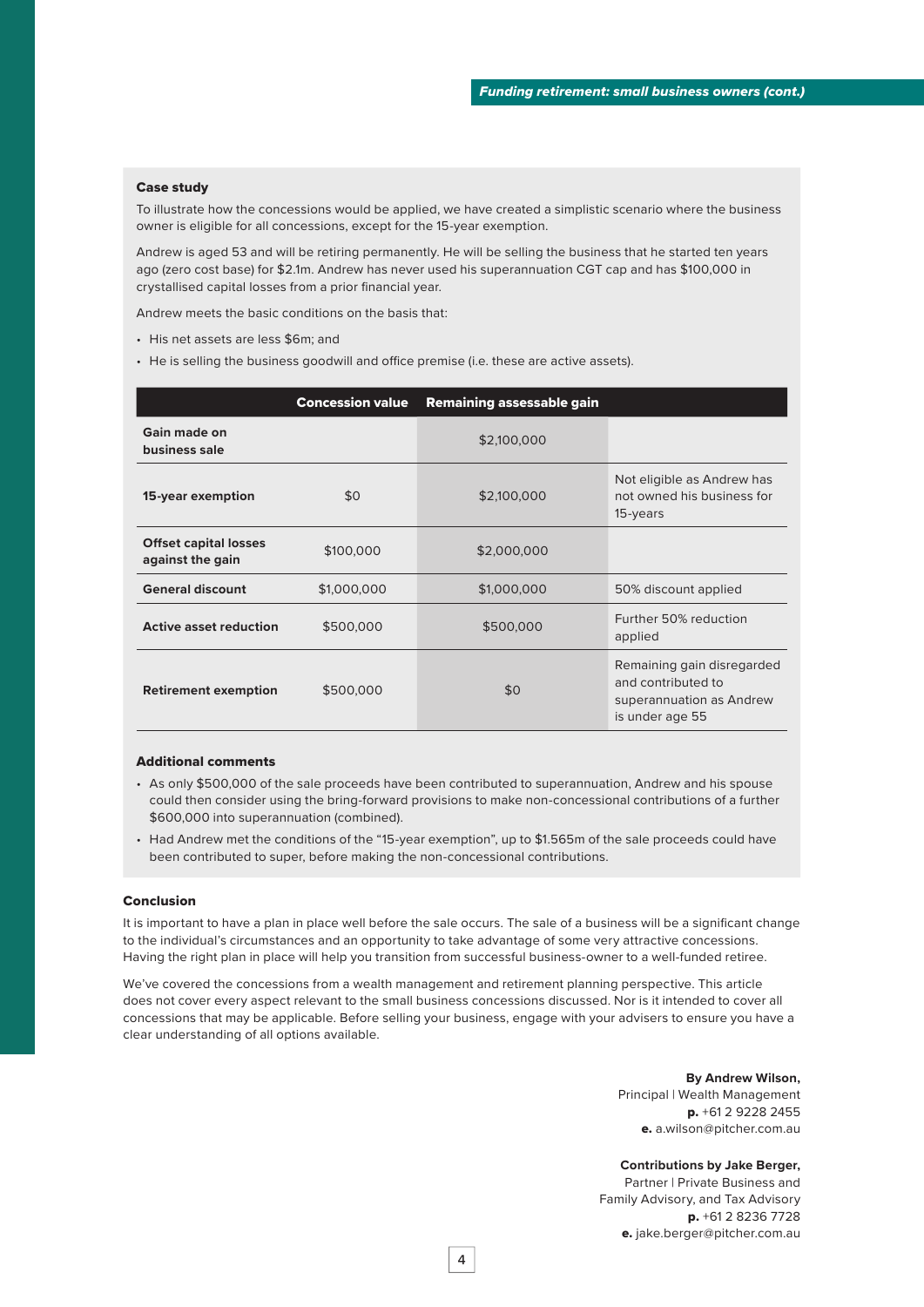# *Reporting season update*

During the pandemic, we positioned our portfolios into companies that we believed would be able to generate significant revenues despite the global turmoil. Although the February reporting season validated this approach, the strong results overall were broadly factored into share prices following moderate gains throughout the second half of 2020. Subdued outlook statements led to some post-reporting weakness.

A summary of some of the results of long-term holdings follows:

# Amcor Plc (AMC)

| <b>Result</b>      | <b>H1FY21</b>                                                                                                                                                                                                                                     |
|--------------------|---------------------------------------------------------------------------------------------------------------------------------------------------------------------------------------------------------------------------------------------------|
| <b>Key details</b> | GAAP net income increased 65% to US\$417m, GAAP EPS was 71% higher to US\$0.265<br>per share. Adjusted EPS rose 16% in constant currency terms to US\$0.333. A dividend of<br>US\$0.1175 was declared (AU\$0.1521), slightly higher than the pcp. |
| <b>Outlook</b>     | AMC upgraded full year EPS quidance to between 10% and 14% in constant currency, from a<br>previous range of between 7% and 12%.                                                                                                                  |
| <b>Conclusion</b>  | Solid result with sound growth in volumes, accompanied by a strong outlook. Currency<br>headwinds only negative.                                                                                                                                  |

#### Appen Limited (APX)

| <b>Result</b>      | H <sub>1</sub> FY <sub>21</sub>                                                                                                                                                                          |
|--------------------|----------------------------------------------------------------------------------------------------------------------------------------------------------------------------------------------------------|
| <b>Key details</b> | Revenue increased 12% to \$600m, underlying EBITDA rose 8% to \$109m and statutory<br>EBITDA grew 23%. China revenue increased 60% quarter on quarter.                                                   |
| <b>Outlook</b>     | Full year underlying EBITDA for FY21 expected to be between \$120m and \$130m,<br>representing growth of between 18% and 28% on FY20 underlying EBITDA (excluding a<br>foreign exchange gain) of \$102m. |
| <b>Conclusion</b>  | Result was solid but below analyst expectations as COVID-19 led to fewer B2B sales and<br>reduced advertising spend. This weakness should prove temporary as the economy reopens.                        |

### ASX Limited (ASX)

| <b>Result</b>      | <b>H1FY21</b>                                                                                                                                                                                     |
|--------------------|---------------------------------------------------------------------------------------------------------------------------------------------------------------------------------------------------|
|                    |                                                                                                                                                                                                   |
| <b>Key details</b> | Operating revenue increased 3% to \$471m. NPAT was 3% lower to \$242m, equating to an EPS<br>of \$1.25. A dividend of \$1.12 per share was declared, reflecting an unchanged 90% payout<br>ratio. |
| <b>Outlook</b>     | The company stated that it does not expect H2FY21 to be as volatile as H1FY21, though<br>mixed trading conditions are expected to continue.                                                       |
| <b>Conclusion</b>  | The ASX downgraded their FY21 guidance on higher expenses and capital expenditure<br>(Capex). Initial Public Offerings (IPO's) continue to support revenues.                                      |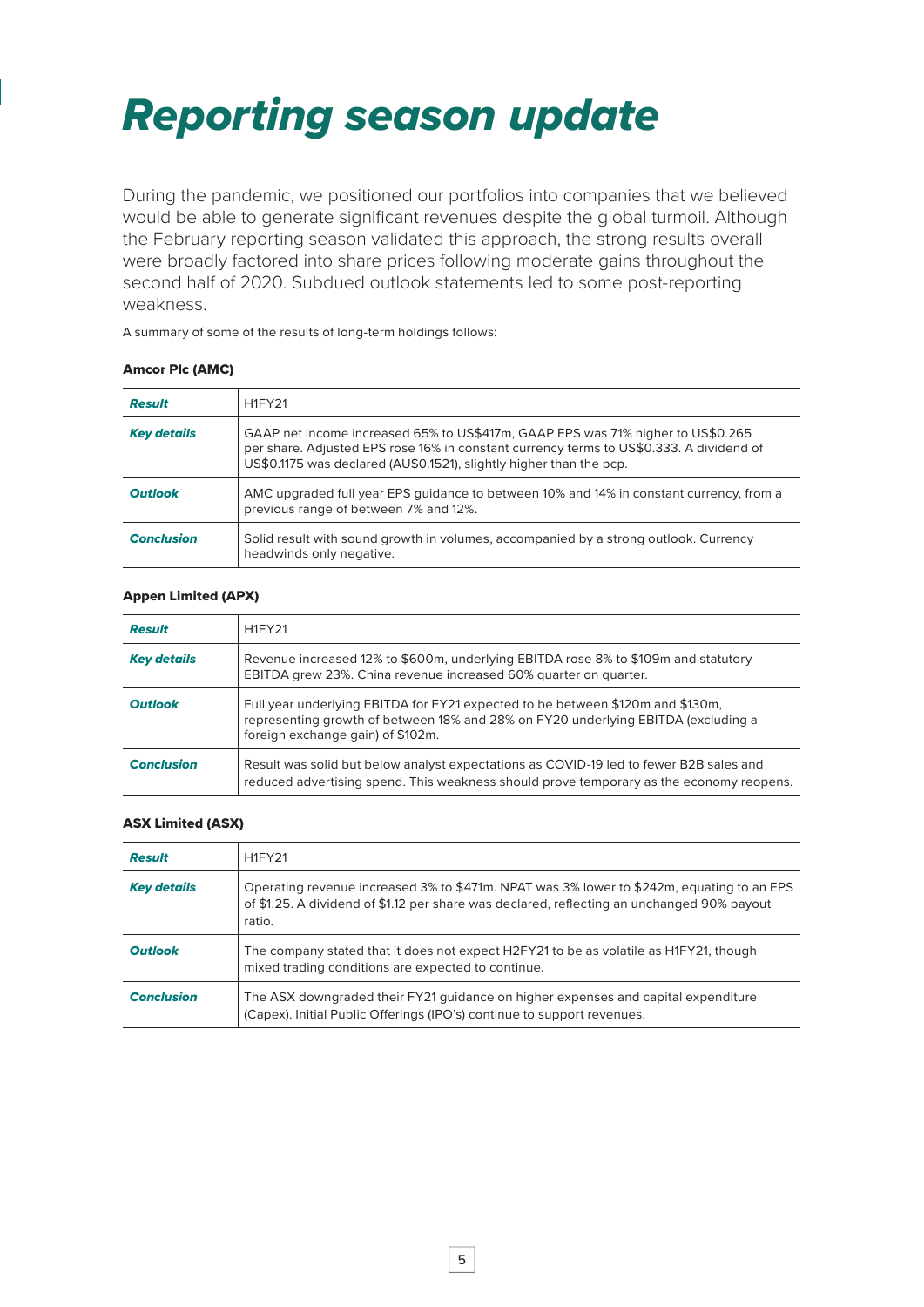# BHP Billion (BHP)

| <b>Result</b>      | <b>H1FY21</b>                                                                                                                                                                                                                                                                        |
|--------------------|--------------------------------------------------------------------------------------------------------------------------------------------------------------------------------------------------------------------------------------------------------------------------------------|
| <b>Key details</b> | Group revenue increased 15% to US\$25.6b. Profit from operations rose 17% to US\$9.8b.<br>Underlying attributable profit of US\$6.0b was 16% higher.                                                                                                                                 |
| <b>Outlook</b>     | BHP believes the commodity outlook over the next year will be mixed, however the worst<br>of the physical demand shock from COVID-19 is likely to have passed. The re-emergence<br>of outbreaks and their subsequent management is the main source of uncertainty in the<br>outlook. |
| <b>Conclusion</b>  | BHP's result benefitted from the strong rise in commodity prices, offsetting currency<br>headwinds, rising costs and increased capex.                                                                                                                                                |

# CarSales.com Limited (CAR)

| <b>Result</b>      | <b>H1FY21</b>                                                                                                                                                                                                                                                                                                   |
|--------------------|-----------------------------------------------------------------------------------------------------------------------------------------------------------------------------------------------------------------------------------------------------------------------------------------------------------------|
| <b>Key details</b> | Reported revenue was 7% lower at \$199m. Reported EBITDA was 9% higher at \$114m. NPAT<br>decreased 14% to \$61m. Reported EPS was 15% lower at \$0.248. An interim dividend of \$0.25<br>per share was declared, 14% higher than the pcp.                                                                      |
| <b>Outlook</b>     | The company forecast moderate adjusted revenue growth and solid adjusted EBITDA and<br>adjusted NPAT in FY21, assuming a continuation of the current operating environment for the<br>balance of the second half of the year. The company notes significant uncertainty remains<br>given the COVID-19 pandemic. |
| <b>Conclusion</b>  | The result was negatively impacted by higher costs and dealer initiatives to minimise the<br>effects of lockdowns, predominantly in Victoria. Performance in Brazil and South Korea was<br>solid.                                                                                                               |

# Coles Group (COL)

| <b>Result</b>      | <b>H1FY21</b>                                                                                                                                                                                                                                                                                                                                                                                                         |
|--------------------|-----------------------------------------------------------------------------------------------------------------------------------------------------------------------------------------------------------------------------------------------------------------------------------------------------------------------------------------------------------------------------------------------------------------------|
| <b>Key details</b> | Sales revenue was 8% higher at \$20.38b, EBIT rose 12% to \$1.0b. NPAT increased 15% to<br>\$560m, leading to an EPS of \$0.42. An interim dividend of \$0.33 was declared, 10% higher<br>than the pcp.                                                                                                                                                                                                               |
| <b>Outlook</b>     | Coles noted that over recent months Australia has successfully managed to avoid a large<br>scale COVID-19 outbreak, however, short term outbreaks have impacted a number of cities<br>and communities across Australia. Depending on the vaccine roll-out and efficacy, and other<br>factors, sales in the supermarket sector may moderate significantly or even decline in the<br>second half of FY21 and into FY22. |
| <b>Conclusion</b>  | The company's outlook of slowing growth was not surprising as the economy normalises,<br>with consumers increasing spending in restaurants and bars, offsetting decreased home<br>consumption.                                                                                                                                                                                                                        |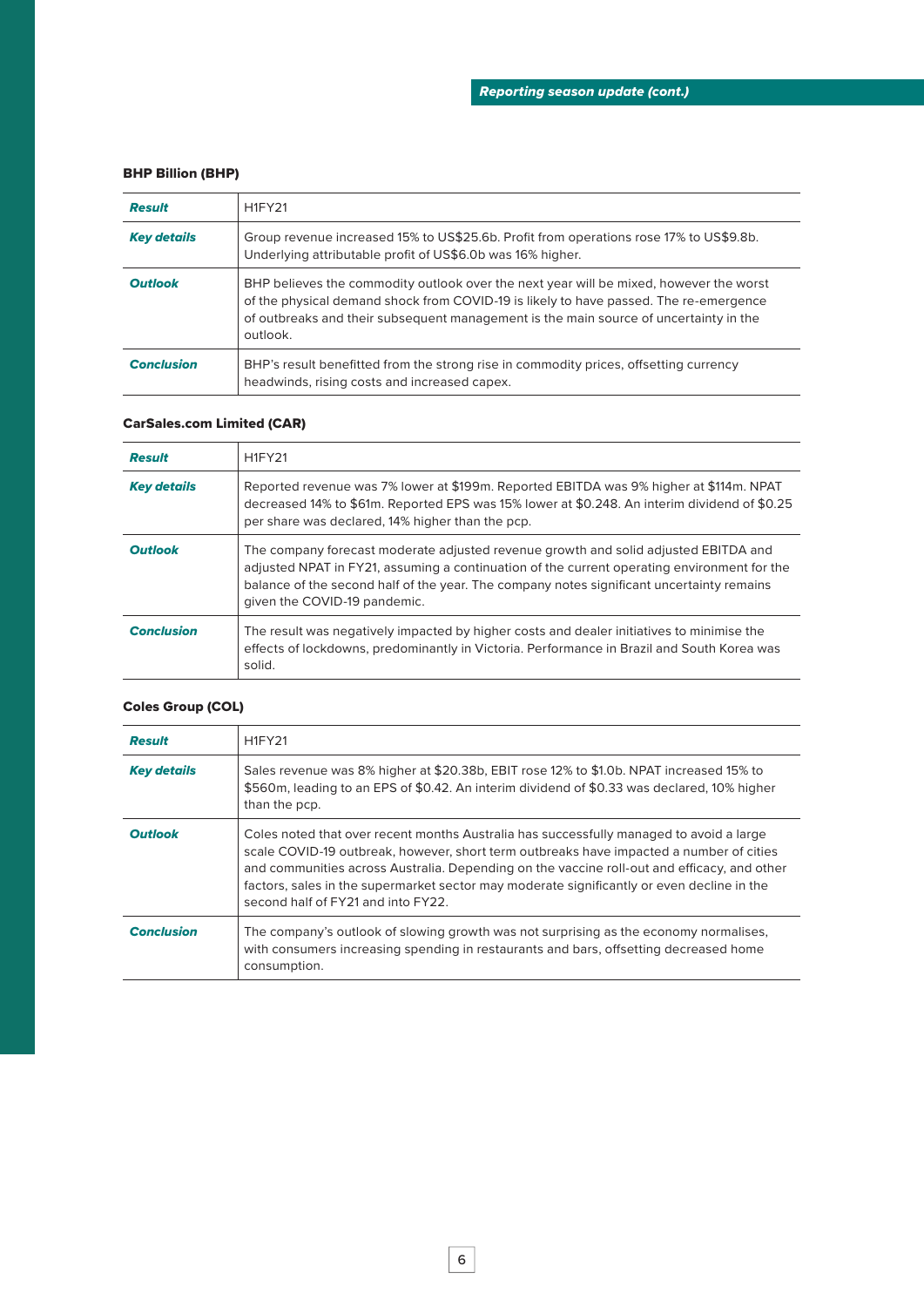# CSL Limited (CSL)

| <b>Result</b>      | <b>H1FY21</b>                                                                                                                                                                                                                                                                                     |
|--------------------|---------------------------------------------------------------------------------------------------------------------------------------------------------------------------------------------------------------------------------------------------------------------------------------------------|
| <b>Key details</b> | Total revenue (at constant currency) was 15% higher at US\$5.65b, EBIT increased 42%<br>to US\$2.32b and NPAT was 44% higher at US\$1.79b, leading to an EPS of US\$3.95. The<br>company declared an interim dividend of US\$1.04, 9% higher than the pcp.                                        |
| <b>Outlook</b>     | The company stated that demand for CSL's core plasma, and influenza vaccine products<br>remains robust. The company forecasts that FY21 NPAT is anticipated to be in the range of<br>approximately US\$2.17b to US\$2.27b at constant currency, representing growth over FY20 of<br>up to $8\%$ . |
| <b>Conclusion</b>  | CSL reported a solid result, benefiting from lower operating expenses. Current plasma<br>collection levels continue to be well below those pre-COVID-19.                                                                                                                                          |

# Kogan.com Limited (KGN)

| <b>Result</b>      | <b>H1FY21</b>                                                                                                                                                                                                                                                                                            |
|--------------------|----------------------------------------------------------------------------------------------------------------------------------------------------------------------------------------------------------------------------------------------------------------------------------------------------------|
| <b>Key details</b> | Gross sales rose 97% to \$638m, EBITDA was 132% higher at \$39m. NPAT rose 165% to<br>\$24m. Adjusted NPAT (removing non-cash items) was 250% higher at \$37m, translating into<br>an adjusted EPS of \$0.35. An interim dividend of \$0.16 per share was declared, more than<br>double that of the pcp. |
| <b>Outlook</b>     | The company expects H2FY21 to deliver further growth in Exclusive Brands, the scaling up<br>of Kogan Marketplace and integration of the Mighty Ape team and operations, and further<br>growth in the Group's Active Customer base.                                                                       |
| <b>Conclusion</b>  | Kogan continues to grow its customer base strongly, leading to strong revenue growth. The<br>share price has retreated significantly but the growth runway remains intact.                                                                                                                               |

# Nuix Limited (NXL)

| <b>Result</b>      | <b>H1FY21</b>                                                                                                                                                                                                                                           |
|--------------------|---------------------------------------------------------------------------------------------------------------------------------------------------------------------------------------------------------------------------------------------------------|
| <b>Key details</b> | Statutory revenue was \$85m, 4% lower than the pcp. Annual Contract Value (ACV) of \$162m<br>was 3% higher and pro-forma EBITDA of \$32m increased 3% on the pcp. NPAT was 20%<br>lower to \$10m.                                                       |
| <b>Outlook</b>     | NXL re-affirmed FY21 forecasts, as per the IPO prospectus, of total revenue of \$194m, ACV of<br>\$200m and pro-forma EBITDA of \$64m.                                                                                                                  |
| <b>Conclusion</b>  | The strong AUD significantly impacted revenue, partly offset by an increase in recurring<br>revenues, whilst new business sales grew strongly. Reaffirmation of previous quidance<br>implies a skew in both revenue and profit towards the second half. |

# Resmed CDI (RMD)

| <b>Result</b>      | Q2FY21                                                                                                                                                                |
|--------------------|-----------------------------------------------------------------------------------------------------------------------------------------------------------------------|
| <b>Key details</b> | Revenue increased 9% to US\$800m (7% on a constant currency basis). Net operating profit<br>increased 12% to US\$180m. GAAP diluted EPS increased 12% to US\$1.23.    |
| <b>Outlook</b>     | The company did not provide a specific outlook.                                                                                                                       |
| <b>Conclusion</b>  | RMD's results were solid and the company continues to benefit from the pandemic and<br>demand for its devices is likely to be elevated over the short to medium term. |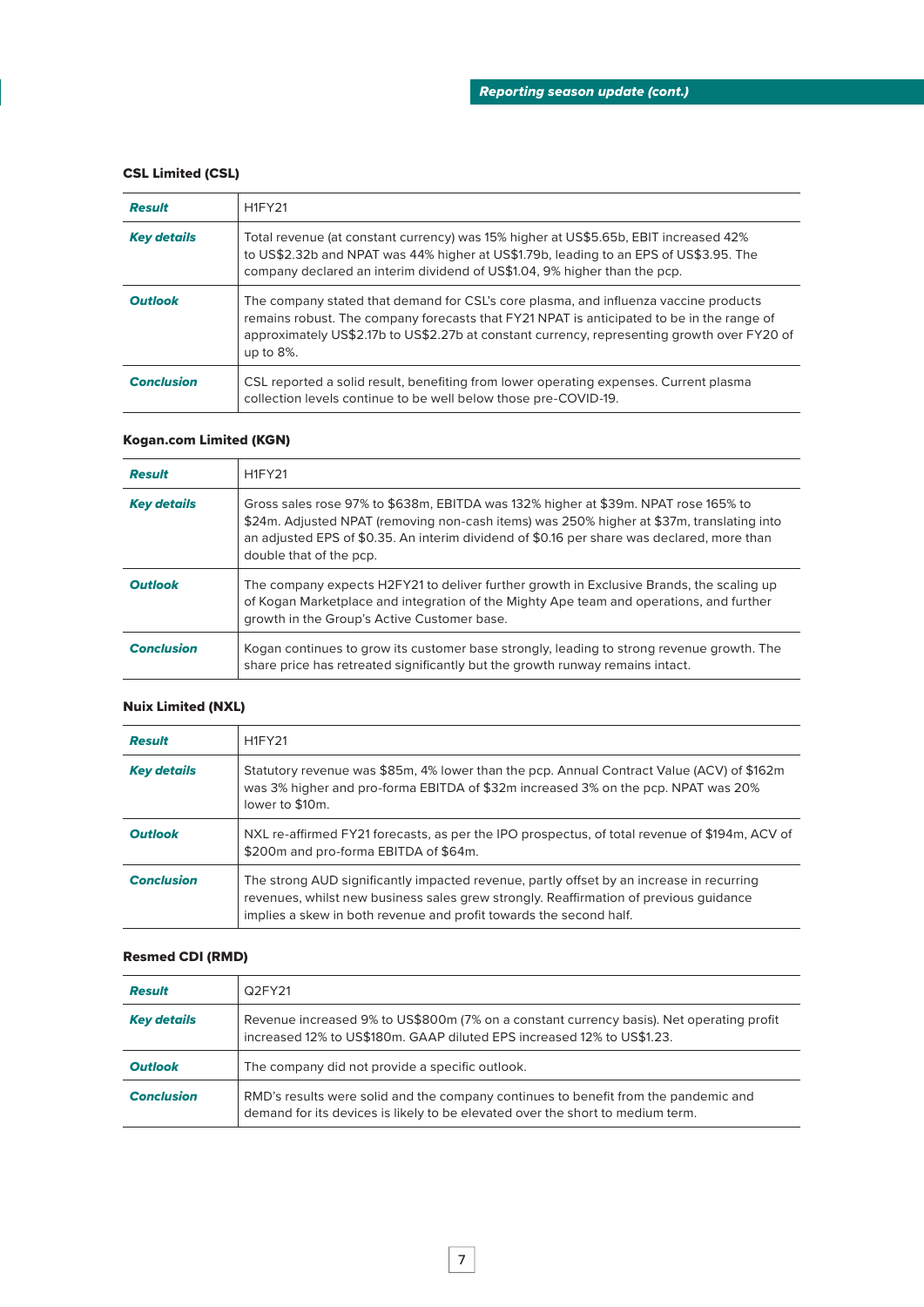# Rio Tinto Limited (RIO)

| <b>Result</b>      | FY <sub>20</sub>                                                                                                                                                                                                                                                                                  |
|--------------------|---------------------------------------------------------------------------------------------------------------------------------------------------------------------------------------------------------------------------------------------------------------------------------------------------|
| <b>Key details</b> | Consolidated sales revenue rose 3% to US\$44.6b. Underlying EBITDA was 13% higher at<br>US\$23.9b and NPAT increased 22% to US\$9.8b, leading to an EPS of US\$7.70. The company<br>declared a US\$3.09 final dividend and a US\$0.93 special dividend, taking the total dividend<br>to US\$5.57. |
| <b>Outlook</b>     | RIO believes that the Chinese economy is transitioning to a more broad-based upswing in<br>consumption and private sector investment, whilst over the longer term the trend of income<br>growth in emerging markets will continue to drive global commodity demand.                               |
| <b>Conclusion</b>  | RIO's results benefitted from the strong rise in commodity prices and the price of iron ore in<br>particular, the iron ore division contributing around 80% of the Group's profits.                                                                                                               |

# Sonic Healthcare (SHL)

| <b>Result</b>      | <b>H1FY21</b>                                                                                                                                                                                    |
|--------------------|--------------------------------------------------------------------------------------------------------------------------------------------------------------------------------------------------|
| <b>Key details</b> | Revenue grew 33% to \$4.4b, EBITDA increased 89% to \$1.3b, whilst NPAT was 166% higher to<br>\$678m. An interim dividend of \$0.36 was declared, 6% higher than the pcp.                        |
| <b>Outlook</b>     | SHL stated that its outlook is dependent on the potential fluctuation in base business and<br>COVID-19 testing revenues. There is potential for growing demand for COVID-19 serology<br>testing. |
| <b>Conclusion</b>  | The tailwinds from COVID-19 can clearly be seen in SHL's results and are likely to support<br>revenues over the short term.                                                                      |

# Steadfast Group Limited (SDF)

| <b>Result</b>      | <b>H1FY21</b>                                                                                                                                                                                                                                                                                                                       |
|--------------------|-------------------------------------------------------------------------------------------------------------------------------------------------------------------------------------------------------------------------------------------------------------------------------------------------------------------------------------|
| <b>Key details</b> | Underlying revenue of \$438m was 7% higher than the pcp, underlying NPAT increased 19% to<br>\$60m, leading to an underlying EPS of \$0.07, a rise of 17%. An interim dividend of \$0.044 was<br>declared, an increase of 22%.                                                                                                      |
| <b>Outlook</b>     | SDF now expects to deliver at the top end of guidance range based on strong first half<br>trading performance and accretive acquisitions. SDF confirmed FY21 guidance of underlying<br>EBITA of between \$245m and \$255m, underlying NPAT of between \$120m and \$127m and<br>underlying diluted EPS growth of between 10% to 15%. |
| <b>Conclusion</b>  | SDF's results were solid with strong organic growth of 16%, whilst acquisitions also<br>contributed to revenue growth during H1FY21.                                                                                                                                                                                                |

# Telstra Corporation Limited (TLS)

| <b>Result</b>      | <b>H1FY21</b>                                                                                                                                                                                                                                                                     |  |
|--------------------|-----------------------------------------------------------------------------------------------------------------------------------------------------------------------------------------------------------------------------------------------------------------------------------|--|
| <b>Key details</b> | Total income was 10% lower at \$12.0b. EBITDA declined 15% to \$4.1b. NPAT was 2.2% lower<br>at \$1.1b, leading to an EPS of \$0.092. An interim dividend of \$0.05 in addition to a special<br>dividend of \$0.03 were declared.                                                 |  |
| <b>Outlook</b>     | TLS has lowered its FY21 income guidance by around 5% to between \$22.6b to \$23.2b from<br>prior quidance. Underlying EBITDA for H2FY21 is now expected to be in the range of \$3.3b to<br>\$3.6b and underlying EBITDA for FY21 is now expected to be between \$6.6b to \$6.9b. |  |
| <b>Conclusion</b>  | Telstra's result was sound and supported by aggressive cost-cutting.                                                                                                                                                                                                              |  |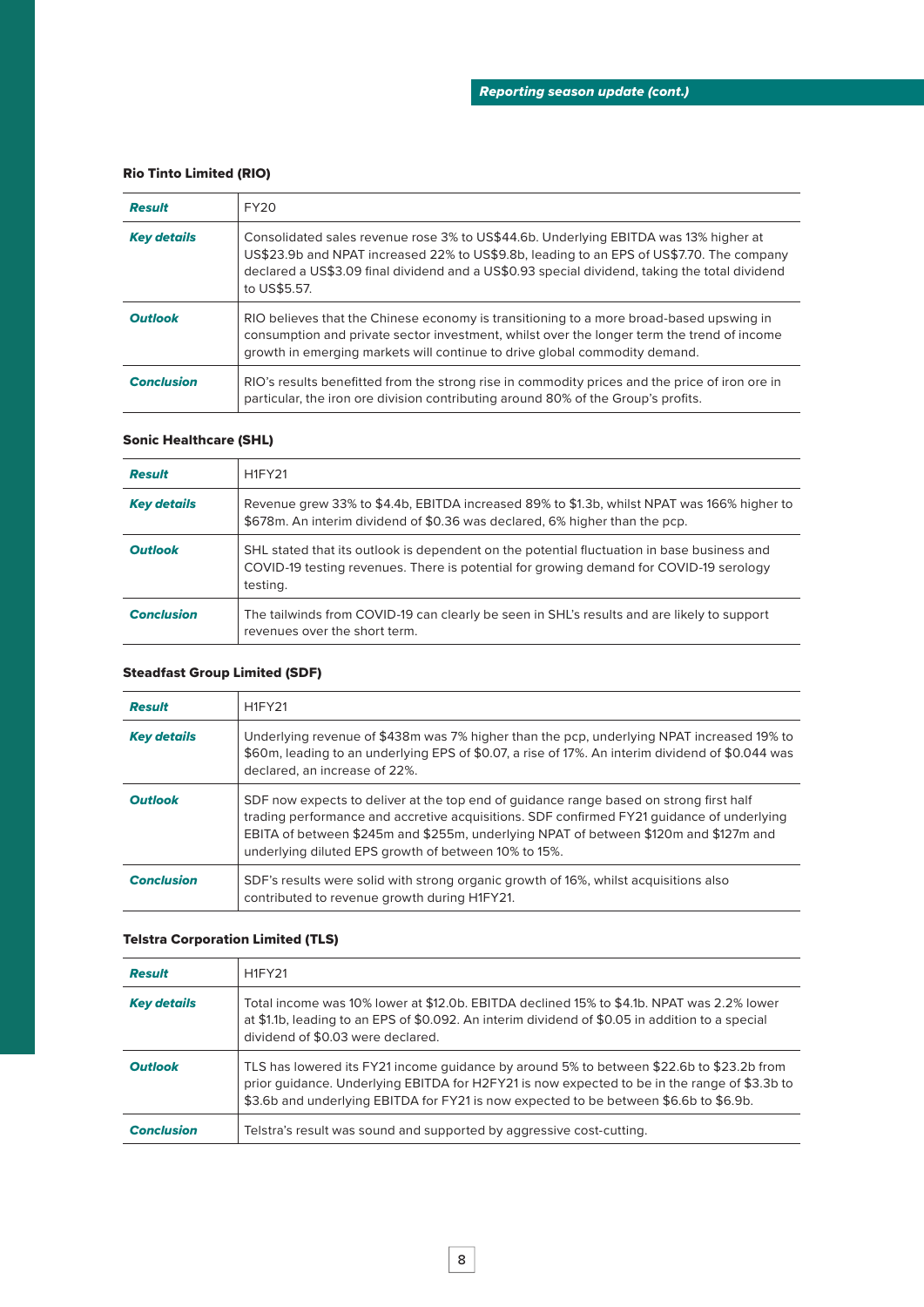#### Transurban Group (TCL)

| <b>Result</b>      | <b>H1FY21</b>                                                                                                                                                                                                                                                                                                 |
|--------------------|---------------------------------------------------------------------------------------------------------------------------------------------------------------------------------------------------------------------------------------------------------------------------------------------------------------|
| <b>Key details</b> | Proportional toll revenue decreased 17% to \$1.2b. Proportional EBITDA and before significant<br>items decreased 23% to \$840m. The company recorded a statutory loss of \$448m (including<br>discontinued operations). The company declared a H1FY21 interim distribution of \$0.15 per<br>stapled security. |
| <b>Outlook</b>     | The FY21 distribution is expected to be in line with Free Cash, excluding capital releases.                                                                                                                                                                                                                   |
| <b>Conclusion</b>  | Although TCL is recovering from COVID-19 restrictions, traffic is still being significantly<br>impacted, most notably in the US. Revenues are likely to bounce back towards pre-COVID-19<br>levels once restrictions ease further.                                                                            |

### Wesfarmers (WES)

| <b>Result</b>      | <b>H1FY21</b>                                                                                                                                                                                                                                                                                                                                                                                                                                                    |
|--------------------|------------------------------------------------------------------------------------------------------------------------------------------------------------------------------------------------------------------------------------------------------------------------------------------------------------------------------------------------------------------------------------------------------------------------------------------------------------------|
| <b>Key details</b> | Revenue was 17% higher to \$17.74b, EBIT rose 25% to \$2.17b, NPAT increased 26% to \$1.41b,<br>equating to an EPS of \$1.25. An interim dividend of \$0.88 was declared, 17% higher than the<br>pcp.                                                                                                                                                                                                                                                            |
| <b>Outlook</b>     | Wesfarmers noted that economic conditions in Australia have recovered strongly and the<br>outlook is more positive, subject to future COVID-19 risks. While the continued impact of<br>COVID-19 on customer demand and operations presents significant uncertainty, Wesfarmers<br>believes that its portfolio of cash-generative businesses with leading market positions<br>remains well-placed to deliver satisfactory shareholder returns over the long term. |
| <b>Conclusion</b>  | A very strong result. Great business but as less people work from home and stimulus<br>measures fade, it will be cycling high comparable sales which may see its share price plateau<br>in the short run.                                                                                                                                                                                                                                                        |

**By Dr. Riccardo Biondini,**

Investment Analyst | Wealth Management p. +61 2 8236 7856 e. riccardo.biondini@pitcher.com.au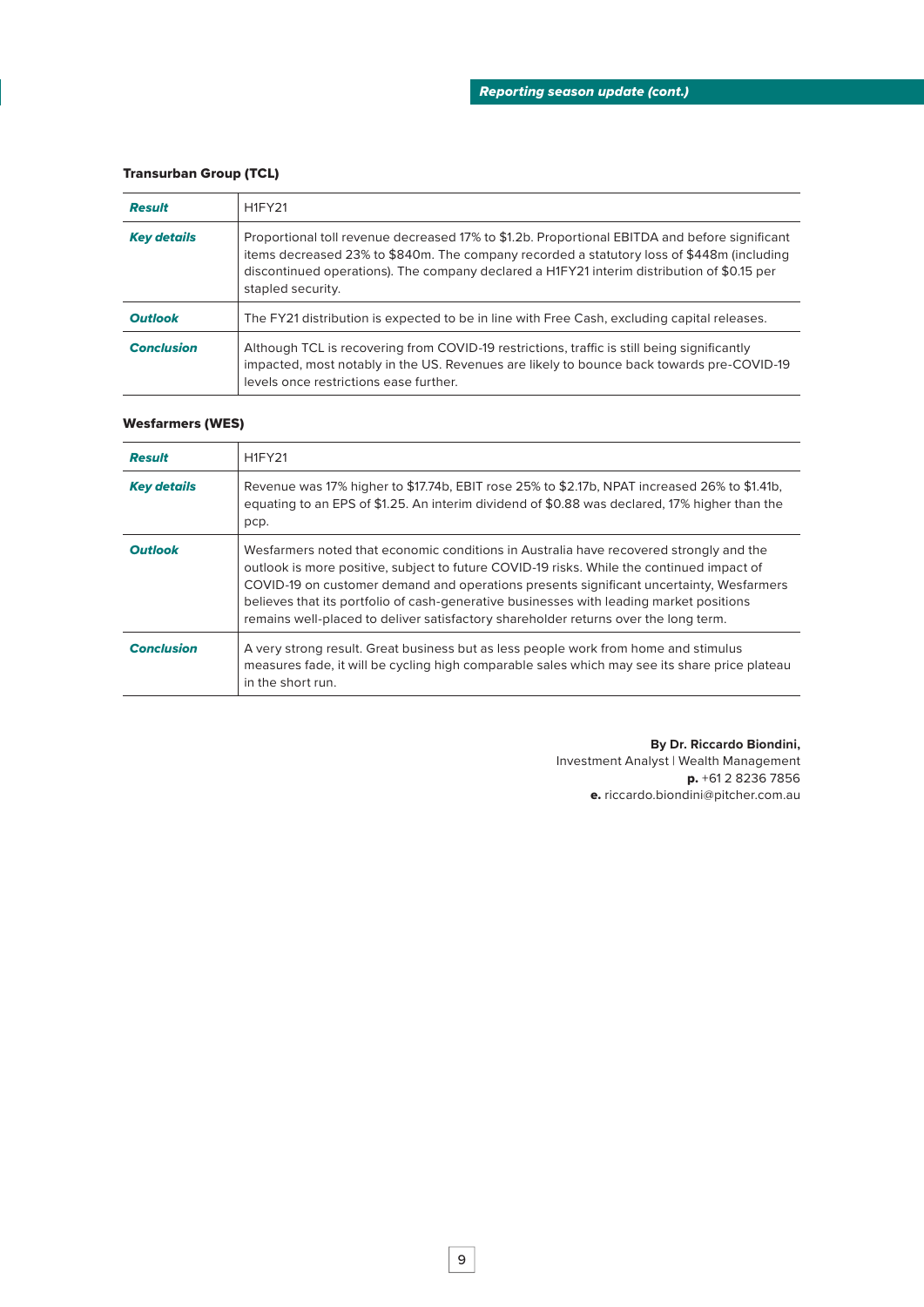# *Year-end superannuation contributions and concessions*

With the financial year-end fast approaching, there is still time to take advantage of the various superannuation contribution strategies and concessions that are available.

A brief summary follows:

#### 1. Personal tax deductible contributions

*Concessional contributions cap is \$25,000 for all individuals.* 

If you are under age 67 you may be eligible to claim a tax deduction for making a personal contribution to your super fund of up to \$25,000 in the current financial year. If you are an employee, your employer 9.5% Super Guarantee Contributions, super contributions paid on bonuses plus any salary sacrifice amounts to super, also count towards this cap. Where this applies, the available personal tax-deductible contribution will be limited to the difference between the \$25,000 cap and the amount of the employer contributions.

#### *Can you contribute to super after age 67?*

If you are 67 years or over but no older than 75, you may also be eligible to make a concessional or nonconcessional contribution if you either:

- Meet the work test (working 40 hours over 30 consecutive days in the relevant financial year); or
- Meet the work test exemption. Individuals between 67 and 74 in the first year of their retirement can make voluntary contributions into their super account without needing to satisfy the work test (the work test exemption). The relaxation of the work test rules only applies once and you cannot make contributions in subsequent financial years without meeting the work test. To qualify you must have had less than \$300,000 in your super account at the end of the previous financial year.

#### 2. Non-concessional (after-tax) contributions

*Non-concessional contributions cap is \$100,000 per individual subject to a \$1.6m total super balance.* 

The standard non-concessional contribution limit is \$100,000 p.a. for each individual as long as your total super balance (TSB) on the *last day of the previous financial year* (i.e. 30/6/2020) was *less than \$1.6m*.

#### 3. Bring forward non-concessional contributions cap

Under the bring forward rule, you can bring forward an additional two years worth of non-concessional contributions, allowing you to make a contribution of up to \$300,000. Once you have triggered the bring

forward rule (contributing more than \$100,000 in any financial year), you have up to three years to utilise the bring forward cap. The cap is subject to your total super balance as follows:

| <b>Total super</b><br>balance as at<br>30/06/2020 | <b>Bring forward</b><br><b>NCC cap</b> | <b>Bring forward</b><br>period |
|---------------------------------------------------|----------------------------------------|--------------------------------|
| Less than \$1.4m                                  | \$300,000                              | 3 years                        |
| \$1.4m to less<br>than \$1.5m                     | \$200,000                              | 2 years                        |
| \$1.5m to less<br>than $$1.6m$                    | \$100,000                              | 1 year                         |
| \$1.6m or greater                                 | Nil                                    | N/A                            |

The bring forward cap is age restricted and is not currently available to individuals aged 65 or over. It is expected that this will rise to age 67 in the near future.

#### 4. Commencement of carry forward concessional contributions

Individuals can make catch-up concessional contributions into their super fund using their unused concessional contributions cap amounts from previous years. To qualify, individuals must have a Total Super Balance of less than \$500,000 on 30 June of the previous financial year and must not have used all of their \$25,000 annual concessional contributions cap in the previous financial year. Under the rules, individuals can carry-forward up to five years of unused concessional contributions caps for use in a later financial year, but the rolled forward amounts expire after five years. The five-year carry-forward period started on 1 July 2018, meaning FY21 is only the second year in which catch-up contributions can be made. If you are aged 67 or over, the normal work test rules apply.

### 5. First Home Super Saver (FHSS) scheme

The FHSS scheme allows you to save money for your first home inside your super fund. Contributions that count towards the scheme include voluntary concessional or non-concessional contributions so it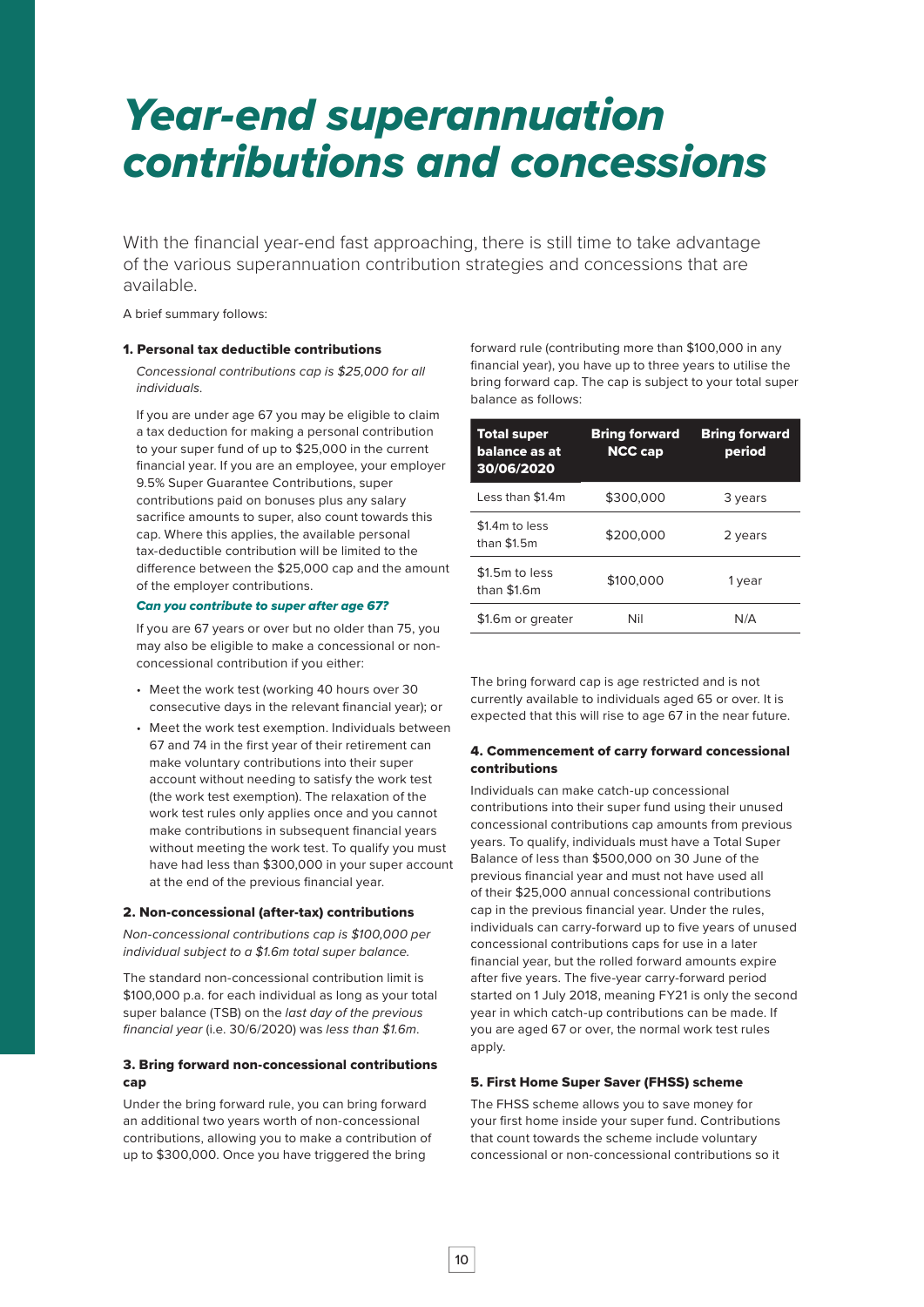does not include employer super guarantee contributions. You also cannot contribute more than allowable under the standard concessional and non-concessional caps. If you meet the eligibility criteria, you may be eligible to withdraw up to \$30,000 (\$15,000 of contributions made in any one financial year up to a total of \$30,000 in contributions over all years) plus earnings on those contributions to assist with buying your first home.

#### 6. Spouse Contributions Tax Offset

#### *Maximum tax offset is \$540.*

You can claim up to a tax offset of \$540 if you make a \$3,000 after-tax super contribution for your spouse who has total income of less than \$37,000'. The recipient spouse must be under age 75 and they must have a total super balance of less than \$1.6m as at 30 June 2020 (immediately before the start of the FY21 year). The tax offset amount reduces when your spouse's income is greater than \$37,000 and completely phases out when your spouse's income reaches \$40,000.

#### 7. Government Co-contribution

*Maximum co-contribution entitlement is \$500.* 

If you make a post-tax contribution of \$1,000, the Government will make a co-contribution of \$500 into your super account if your total income (earned as an employee<sup>2</sup>) is \$39,837 or less. The co-contribution cuts out when your income exceeds \$54,837. You must be less than 71 years of age and have a total super balance of less than \$1.6m as at 30 June 2020.

#### 8. Low Income Super Tax Offset

*Maximum low income super tax offset (LISTO) is \$500.* 

If your total income is \$37,000 or less, you may be eligible for LISTO payment on the concessional contributions you or your employer makes. The Government will pay the maximum LISTO of \$500 into your super account on a concessional contribution of \$3,334, effectively reducing the tax on that contribution to nil.

#### 9. Summary of changes from 1 July 2021

Due to indexation, there are a number of changes that will take effect from 1 July 2021:

- The concessional contributions cap will increase from \$25,000 to \$27,500
- The non-concessional contributions cap will increase from \$100,000 to \$110,000, which in turn will increase the amount that can be contributed under the 'bring forward' rule
- The general transfer balance cap will increase from \$1.6 million to \$1.7 million

**By Martin Fowler**, Partner | Wealth Management p. +61 2 8236 7776 e. martin.fowler@pitcher.com.au

<sup>1.</sup> Total income is based on recipient spouse's assessable income, including reportable fringe benefits and salary sacrifice contributions.

<sup>2.</sup> You can also earn self-employment income or business income but it must be less than 10% of your total income, including reportable fringe benefits and reportable super contributions.